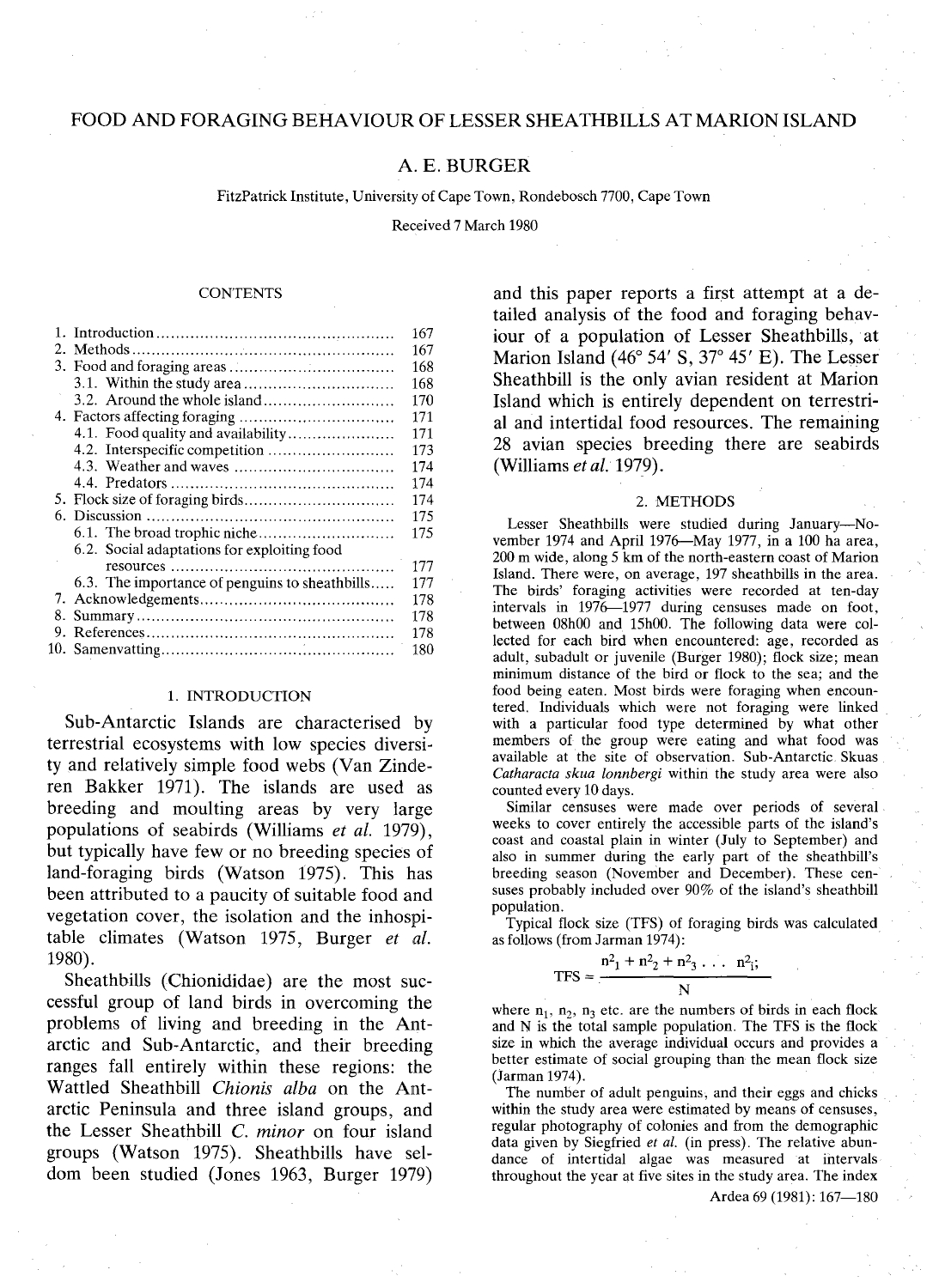of abundance used was the percentage cover of algae (estimated from photographs) on 42 selected boulders multiplied by the mean oven-dried mass (g) of algae scraped off five  $10 \times 10$  cm quadrats centred on patches of the algal carpet at each site. The numbers of amphipods within each quadrat were also counted.

Representative samples of food items were analysed for their energy content, using a Gallenkamp ballistic bomb calorimeter; protein content, using standard Kjeldahl methods; and fat content, using a hot hexane soluble reflux method. Protein and fat determination were made in duplicate from pooled samples.

#### 3. FOOD AND FORAGING AREAS

### 3.1. WITHIN THE STUDY AREA

Estimates of the importance of various food types in the diet were based on analysis of the gut contents or 35 Lesser Sheathbills (Table 1) supplemented by over 600 hours of observation during 25 months in the field (Table 2). The gut contents were too few to be fully representative of the wide range of food eaten but larger samples were precluded because the island is a nature reserve. The usefulness of gut contents was limited, since much of the food eaten was soft and unrecogniseable in the oesophagus or stomach. The food most commonly taken within one of five major foraging areas was usually fairly specific to that area (Tables 1 and 2). If Lesser Sheathbills were to move to a different area their diet would also change.

Lesser Sheathbills foraged in colonies of King Penguins *Aptenodytes patagonicus,* Macaroni Penguins *Eudyptes chrysolophus,* Rockhopper Penguins *E. chrysocome* and Gentoo Penguins *Pygoscelis papua.* In these colonies they ate flesh, blubber and skin from the carcasses of adult and chick penguins (small

Table 1. Analysis of oesophagus and stomach contents (combined) of Lesser Sheathbills at Marion Island. The % mass of food eaten in penguin colonies could not be determined due to problems in identifying soft food mixed in the gut

|                              |                    | Habitat where the birds were collected from |                      |                    |                      |  |  |
|------------------------------|--------------------|---------------------------------------------|----------------------|--------------------|----------------------|--|--|
|                              |                    | Coastal<br>vegetation                       |                      | Intertidal<br>zone |                      |  |  |
|                              | Occurrence<br>$\%$ | Mass<br>$(\%)$                              | Occurrence<br>$(\%)$ | Mass<br>$(\%)$     | Occurrence<br>$(\%)$ |  |  |
| Food items $(\%)$            |                    |                                             |                      |                    |                      |  |  |
| Terrestrial invertebrates    |                    |                                             |                      |                    |                      |  |  |
| Earthworms                   | 100                | 17.3                                        | $\bf{0}$             | 0                  | 12                   |  |  |
| Earthworm cocoons            | 31                 | 0.2                                         | 0                    | 0                  | $\theta$             |  |  |
| Lepidoptera adults and pupae | 31                 | 1.1                                         | $\overline{0}$       | 0                  | 12                   |  |  |
| Lepidoptera larvae           | 62                 | 14.4                                        | 0                    | 0                  | $\bf{0}$             |  |  |
| Weevil adults                | 39                 | 18.3                                        | 0                    | 0                  | 0                    |  |  |
| Weevil larvae & pupae        | 23                 | 0.1                                         | 0                    | $\theta$           | $\boldsymbol{0}$     |  |  |
| Spiders                      | 23                 | 0.7                                         | $\overline{0}$       | $\overline{0}$     | 6                    |  |  |
| <b>Snails</b>                | 8                  | 0.1                                         | $\theta$             | $\overline{0}$     | $\bf{0}$             |  |  |
| Intertidal organisms         |                    |                                             |                      |                    |                      |  |  |
| Porphyra algae               | 8                  | 3.8                                         | 100                  | 47.9               | 18                   |  |  |
| Other algae spp.             | $\boldsymbol{0}$   | $\bf{0}$                                    | 20                   | 1.1                | $\bf{0}$             |  |  |
| Amphipods                    | $\boldsymbol{0}$   | $\Omega$                                    | 20                   | 4.7                | $\theta$             |  |  |
| Chitons                      | $\bf{0}$           | 0                                           | 20                   | 3.9                | 0                    |  |  |
| Limpets                      | $\theta$           | $\theta$                                    | 100                  | 13.8               | 6                    |  |  |
| From penguin colonies        |                    |                                             |                      |                    |                      |  |  |
| Penguin flesh                | 15                 | 0.7                                         | 40                   | 5.3                | 59                   |  |  |
| Penguin excreta              | 8                  | traces                                      | 40                   |                    | 88                   |  |  |
| Penguins eggs                | 0                  | 0                                           | $\theta$             | 0                  | 12                   |  |  |
| Pelagic crustaceans and fish | $\theta$           | 0                                           | 0                    | 0                  | 12                   |  |  |
| Eggshells                    | 31                 | 2.0                                         | $\overline{0}$       | 0                  | 76                   |  |  |
| Squid beaks (from excreta)   | 8                  | traces                                      | $\overline{0}$       | 0                  | 65                   |  |  |
| Small pebbles                | 85                 | 12.3                                        | 100                  | 8.5                | 59                   |  |  |
| Vegetable matter             | 54                 | 0.1                                         | $\theta$             | 0                  | $\bf{0}$             |  |  |
| Unidentified matter          | 77                 | 28.6 <sup>1</sup>                           | 40                   | 14.9               | 41                   |  |  |
| No. of birds examined        | 13                 | 10                                          | 5                    | 4                  | 17                   |  |  |

<sup>1</sup> Most of this was probably earthworms.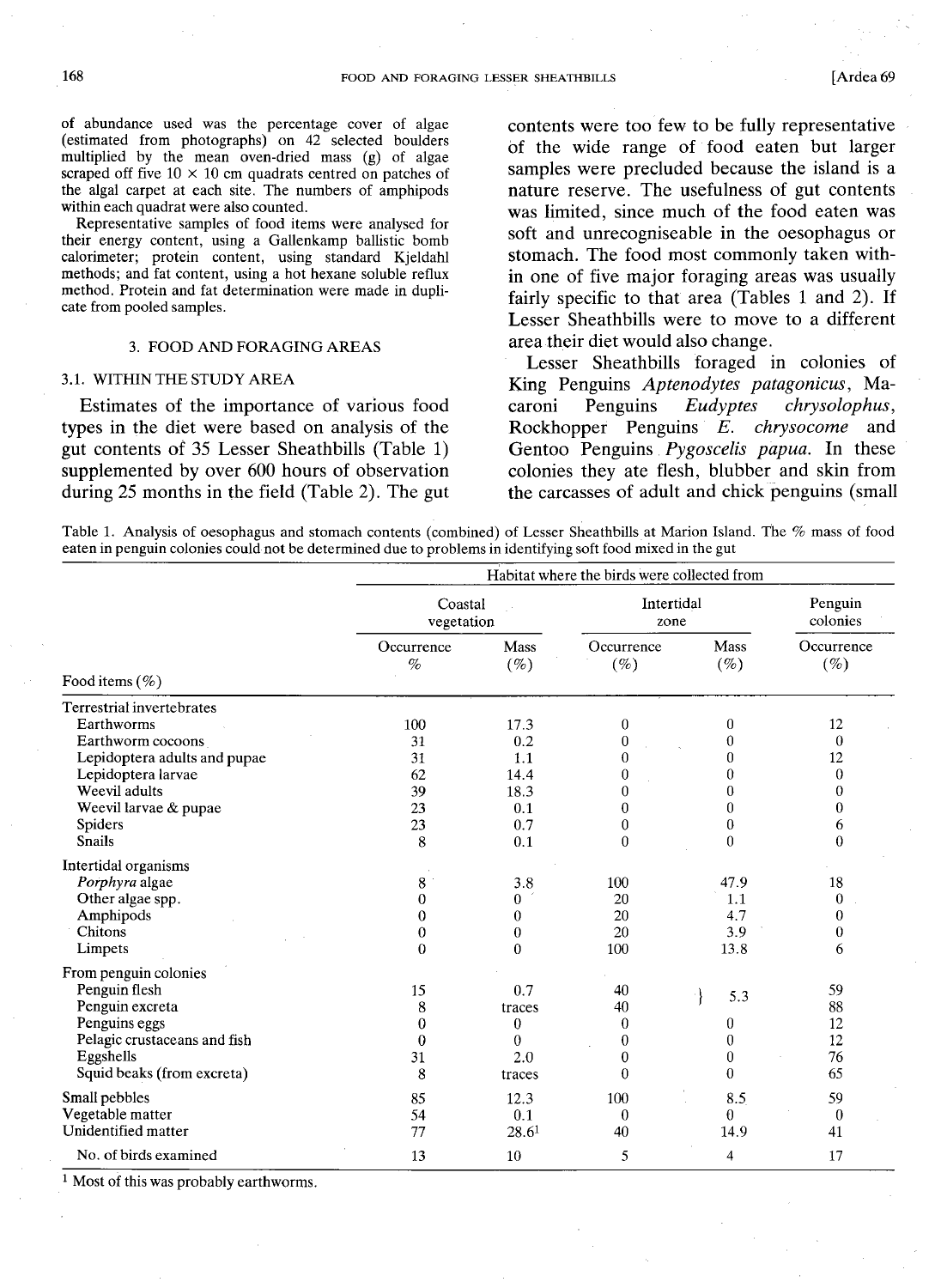| Food type                     | Penguin<br>colonies  | Seal<br>colonies | Intertidal<br>zone   | Kelp<br>jetsam | Inland<br>vegetated areas |
|-------------------------------|----------------------|------------------|----------------------|----------------|---------------------------|
| Eggs                          | $\times\times\times$ |                  |                      |                |                           |
| Excreta                       | $\times\times$       | ×                | $\times$             |                |                           |
| Carcasses                     | $X$ $X$ $X$          | $\times\times$   |                      |                |                           |
| Placentae                     |                      | ×                |                      |                |                           |
| Small chicks                  | $\times\times$       |                  |                      |                |                           |
| Food robbed from penguins     | $x \times x$         |                  |                      |                |                           |
| Porphyra algae                |                      |                  | $\times\times\times$ |                |                           |
| Limpets, chitons and starfish |                      |                  | ×                    | x              |                           |
| Amphipods                     |                      |                  | ×                    |                |                           |
| Kelp flies & larvae           | $\times$             | ×                |                      | $\times\times$ |                           |
| Terrestrial invertebrates     | ×                    | ×                |                      |                | <b>XXX</b>                |

Table 2. A summary of the food eaten by Lesser Sheathbills at Marion Island. The food types were rated as common  $(\times \times \times)$ , occasional  $(\times \times)$ , rare  $(\times)$  and not recorded  $(-)$ 

penguin chicks were killed by the Lesser Sheathbills); eggs, either discarded by or stolen from incubating penguins; freshly voided penguin excreta; and, krill (pelagic euphausids, amphipods and copepods), fish and squid spilled by penguins while feeding their chicks, and obtained from the penguins by kleptoparasitism (see Burger 1979). Lesser Sheathbills also ate insects and ectoparasites found in penguin colonies, but these were very minor food items.

The breeding sites of albatrosses (four species, Williams *et al.* 1979) and the Imperial Cormorant *Phalacrocorax albiventer* were visited by small numbers of Lesser SheathbiHs which took spilled food, regurgitated pellets and excreta. The Lesser Sheathbills might also have preyed upon eggs and small chicks in the cormorant colonies.

Elephant Seals *Mirounga leonina* bred and

moulted within the study area, and the Lesser Sheathbills ate their placentae, flesh from pup carcasses, occasionally sipped milk from nursing cows and picked at wounds and nasal mucous on adults and pups. Fur Seals *Arctocephaius tropicalis* and *A. gazella* did not breed in the study area but Lesser Sheathbills were sometimes seen foraging near these seals elsewhere on Marion Island. Seal excreta was occasionally eaten but generally ignored. Carcasses of adult seals and Killer Whales *Orcinus orca* occured extremely rarely on beaches, but they were eaten by avian scavengers, including Lesser Sheathbills, when available.

The membranous alga *Porphyra* sp., which was pulled and scraped off rocks, was the major food eaten in the intertidal region. Other algae species were not eaten, although *Rhodymenia* sp. was as common as the *Porphyra* (De Villiers

| Foraging area                                        |               | Winter           |             |                 | Summer         |                     |  |
|------------------------------------------------------|---------------|------------------|-------------|-----------------|----------------|---------------------|--|
| King<br>Macaroni<br>Rockhopper<br>Coastal vegetation | <b>Adults</b> | <b>Subadults</b> | Juveniles   | Adults          | Subadults      | Juveniles           |  |
| Penguin colonies                                     | $17 + 7^s$    | $9 + 11$         | $15 \pm 7$  | $31 \pm 6$      | $53 + 17^{a}j$ | $36 \pm 20$         |  |
|                                                      | $4 \pm 3$ sj  | $\theta$         | $1 \pm 2$   | $11 \pm 6^{sj}$ | $1 \pm 1$      | $1 \pm 3$           |  |
|                                                      | $5 \pm 5$ si  | $1 \pm 2$        | $2 \pm 3$   | $36 + 13$ si    | $9 + 10$       | $13 + 19$           |  |
| Seal Colonies                                        | $4 \pm 7$     | 6±10             | $4 \pm 8$   |                 |                | F.                  |  |
| Intertidal zone                                      | $23 + 17$     | $26 \pm 22$      | $28 \pm 20$ | $5 \pm 6$       | $7 + 10$       | $13 \pm 13^a$       |  |
| Kelp jetsam                                          | $9 \pm 4$     | $7 \pm 8$        | $7 \pm 5$   | $7 \pm 5$       | $12 + 19$      | $18 \pm 17^{\rm a}$ |  |
|                                                      | $37 + 19$     | $50 + 33$        | $41 \pm 22$ | $9 \pm 7$       | $17 \pm 14^a$  | $18 \pm 7^{\circ}$  |  |
| Kitchen                                              | $1 \pm 1$     | $2 + 3$          | $1 \pm 1$   | $1 \pm 2$       | $1 \pm 3$      | $1 \pm 2$           |  |
| No. censuses                                         | 17            | 17               | 17          | 17              | 17             | 11 <sup>1</sup>     |  |
| Mean no. birds/census                                | $150 \pm 22$  | $32 \pm 10$      | $30 \pm 8$  | $139 \pm 10$    | $20 \pm 9$     | $32 + 14$           |  |

Table 3. Mean ( ± S.D.) percentages of adult, subadult and juvenile Lesser Sheathbills foraging in various areas in winter (May to October) and summer (November to April) within the study area

asj: Mean values are significantly higher than those of adults  $(a)$ , subadults  $(s)$  and juveniles  $(i)$ , respectively (P < 0.05, t-test). 1 Between January and mid-March all juveniles (chicks) were in nests and not censused.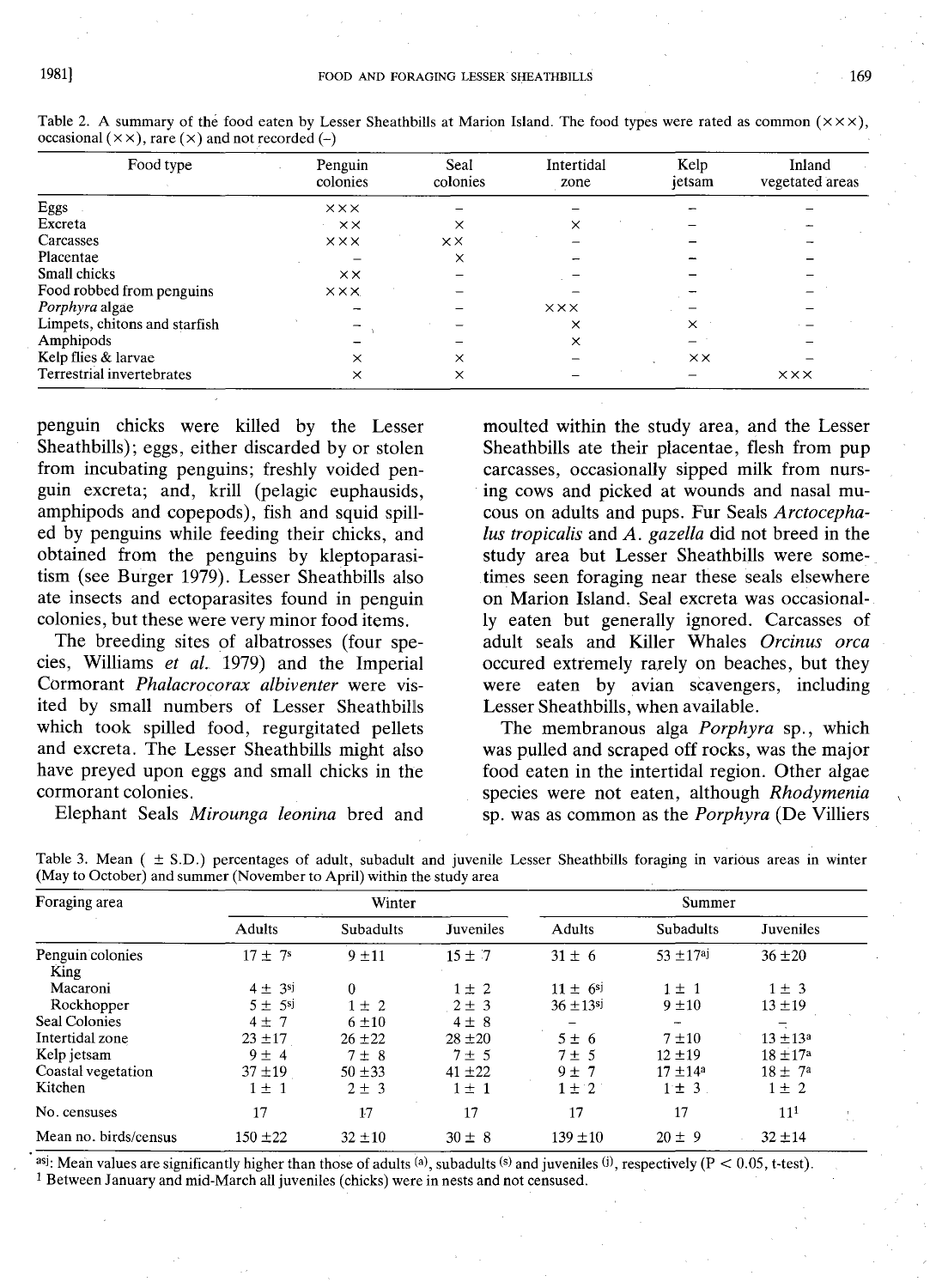1976). Amphipods *Hyale* spp. which were numerous in the algal carpets were ingested along with the algae but the Lesser Sheathbills did not seem to actively seek these prey. Amphipod densities in the *Rhodymenia* patches, which were ignored, were as high as in the *Porphyra* (Fig. 3). Other intertidal organisms which were eaten opportunistically were limpets *Nacella delersserti* and *Kerguelenella lateralis,* chitons *Hemiarthrum setulosum* and starfish *Anasterias rupicola.*

Lesser Sheathbills ate larvae, pupae and adults of kelp flies *Paractora dreuxi* and *Apetenus litoralis,* and small oligochaetes which lived



Fig. 1. Percentage of Lesser Sheathbills within the 200 ha study area (average population 197 birds) foraging in different areas during 34 one-day censuses throughout the year. Days with exceptionally heavy waves on the shore (W) or with heavy snow and frozen ground (S) are indicated where applicable.

in the piles of rotting kelp jetsam common on the rocky shore. The birds probed amongst the kelp fronds and small stones, and often pulled them aside to get at their prey. They never used their feet to scratch or dig for prey.

Lesser Sheathbills ate a wide variety of terrestrial macro-invertebrates, mainly earthworms and insects, taken from vegetated areas on the coastal plain (Table 1, Burger in press). The birds obtained their fossorial invertebrate prey by pulling away grass and moss and less frequently by probing into the substrate. They also picked up prey on the vegetation surface.

Lesser Sheathbills, Sub-Antarctic Skuas and Kelp Gulls *Larus dominicanus* were attracted to the meteorological station for discarded kitchen scraps. During this study these scraps were thrown to the sea to prevent this but a few Lesser Sheathbills persistently foraged around the buildings.

Colonies of penguins provided most of the food to Lesser Sheathbills from November to April, whereas terrestrial invertebrates and intertidal algae were the most common foods eaten from May to October (Fig. 1). These two periods are termed "summer" and "winter" respectively, for convenience. At both times of the year the foraging patterns of adults, subadults and juveniles were broadly similar, with certain notable exceptions (Table 3). The King Penguin colonies were used by proportionately more adults than subadults in winter but by more subadults than adults or juveniles in summer. This was due to the greater numbers of King Penguins occuring outside the territories of adult Lesser Sheathbills in the summer but not in winter (see below). Proportionately more adults occured in Rockhopper and Macaroni Penguin colonies in both summer and winter. Colonies of these penguins in the study area were comparatively small and were usually wholly within the defended territories of the adult Lesser Sheathbills. There was a tendency for more juveniles and, to a lesser extent, more subadults to forage outside penguin colonies than adults, in summer.

## 3.2. AROUND THE WHOLE ISLAND

In summer, 90% of the island's Lesser Sheathbills foraged in penguin colonies (Table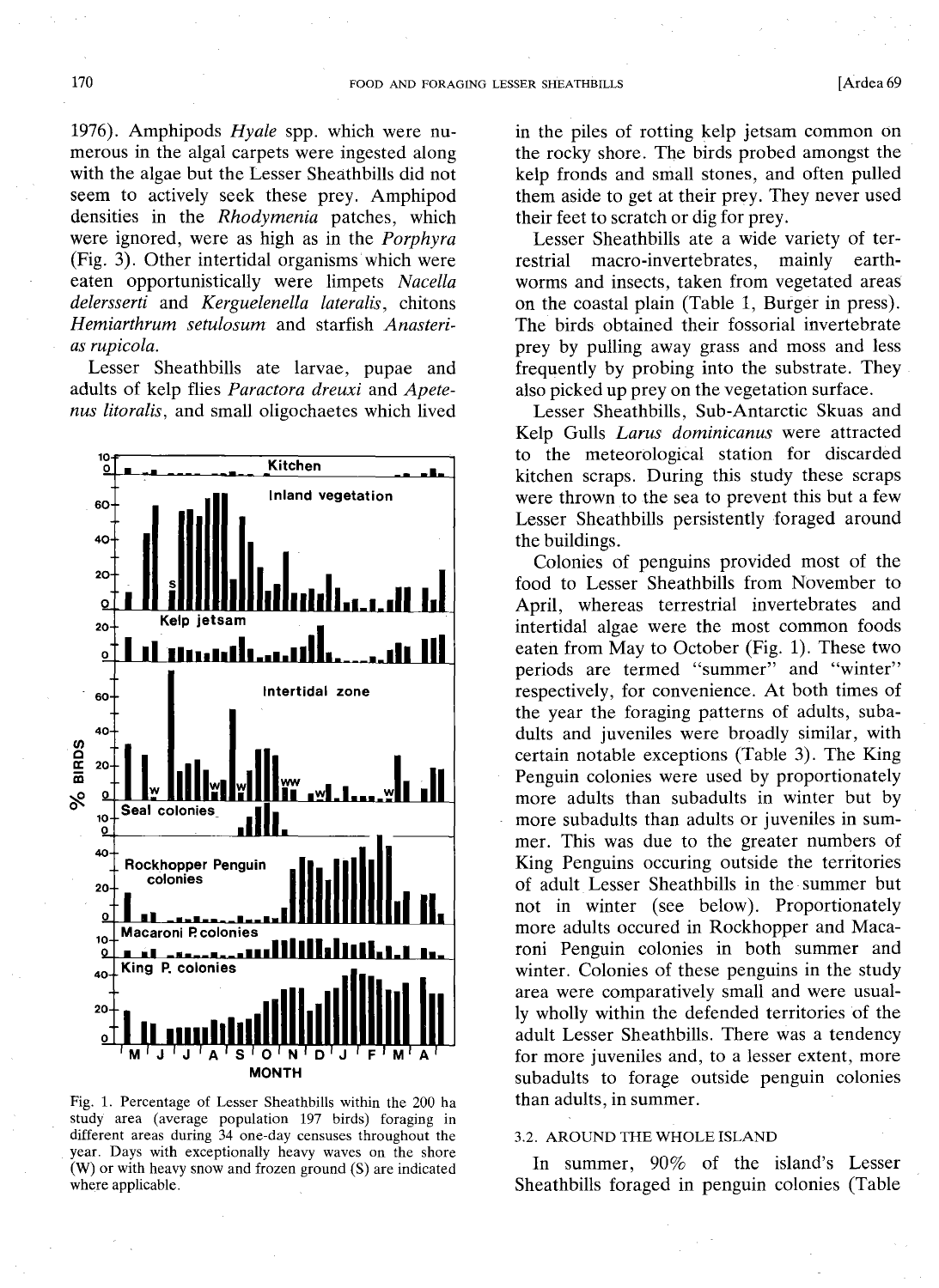4). At this time most Lesser Sheathbills occurred in colonies of Rockhopper Penguins (Table 4 and 5). Rockhopper Penguins, being smaller, might have been kleptoparasitised more easily by Lesser Sheathbills than the other penguin species. Rockhopper Penguin colonies were small and situated on steep, broken lava slopes; for the Lesser Sheathbills this enabled free movement between the penguins, facilitated foraging for eggs and chicks and provided nest sites. Eighty-four percent of the island's King Penguins occurred in three very large colonies (over 20000 pairs each) and over 90% of the Macaroni Penguins occurred in two such colonies (Siegfried *et al.* in press). Much of these very large colonies were unsuitable for Lesser Sheathbills when they were

Table 4. The use of foraging areas by Lesser Sheathbills in all accessible parts of Marion Island, and the typical flock sizes of these birds, in summer (November/December) and winter (July to September). N.D.: not determined

| Foraging area    |        | $%$ of count | Typical flock size<br>(range in<br>parentheses) |          |  |
|------------------|--------|--------------|-------------------------------------------------|----------|--|
|                  | Summer | Winter       | Summer                                          | Winter   |  |
| Penguin colonies |        |              |                                                 |          |  |
| King             | 38     | 48           | N.D.                                            | N.D.     |  |
| Macaroni         | 12     | 10           | N.D.                                            | N.D.     |  |
| Rockhopper       | 40     | 3            | 1.9                                             | 1.9      |  |
|                  |        |              | $(1-4)$                                         | $(1-3)$  |  |
| Intertidal zone  |        |              |                                                 |          |  |
| and kelp jetsam  | 5      | 8            | 5.5                                             | 3.3      |  |
|                  |        |              | $(1-19)$                                        | $(1-13)$ |  |
| Coastal          |        |              |                                                 |          |  |
| vegetation       | 5      | 31           | 2.9                                             | 11.1     |  |
|                  |        |              | $(1-7)$                                         | $(1-44)$ |  |
| No. of birds     | 3528   | 3457         |                                                 |          |  |
|                  |        |              |                                                 |          |  |

Table 5. Numbers of Lesser Sheathbills counted in colonies of various penguins at Marion Island in November and December 1976, immediately prior to egg laying by the sheathbills, in relation to the current annual breeding populations of the penguins

| Penguin species | No. of pairs             | Sheathbills counted |                               |  |
|-----------------|--------------------------|---------------------|-------------------------------|--|
|                 | of penguins <sup>1</sup> | No. birds           | No. per 1000<br>penguin pairs |  |
| King            | 215 230                  | 1347                | 6.3                           |  |
| Macaroni        | 450 000                  | 406                 | 0.9                           |  |
| Rockhopper      | 93 290                   | 1426                | 15.3                          |  |

1 From Williams *et* at. (1979).

packed with penguins for the summer, but attracted large numbers of Lesser Sheathbills when they were partially or wholly deserted by penguins in winter. Hundreds of carcasses of Macaroni Penguins, which died during breeding or moulting, provided food for Lesser Sheathbills for many weeks after the penguins had left for the winter. This was not true for the small Macaroni Penguin colonies in the study area.

Proportionately fewer of the island's Lesser Sheathbills used the shoreline than in the study area (Table 4). Outside the study area there were relatively fewer beaches and the coast was considerably more exposed to heavy surf (De Villiers 1976). **In** winter almost a third of the island's Lesser Sheathbills foraged for terrestrial invertebrates.

# 4. FACTORS AFFECTING FORAGING

## 4.1. FOOD QUALITY AND AVAILABILITY

Penguin colonies provided food which, except for excreta, had higher energy, protein and fat contents than the algae and invertebrates which were the most common alternative items eaten (Table 6). Lesser Sheathbills sought food in penguin colonies whenever this was readily available, and the many birds foraging there in summer (Fig. 1, Table 4) corresponded to the peak period of maximum densities, and of breeding, of King, Macaroni and Rockhopper Penguins (Fig. 2). The presence of small colonies of Gentoo Penguins had little effect on the foraging of Lesser Sheathbills and most of the birds seen near these penguins ate terrestrial invertebrates. Lesser Sheathbills bred when high-quality food supplies were most abundantly available from the penguin colonies (Fig. 2; Burger 1979).

The placentae and carcasses of Elephant Seal pups were also attractive food sources to Lesser Sheathbills but were available only between mid-September and mid-November (Condy 1979), which was the only time that the birds foraged intensively amongst the seals (Fig. 1).

The invertebrates amongst the rotting kelp jetsam represented food items which were small, probably of low nutritional value, spa-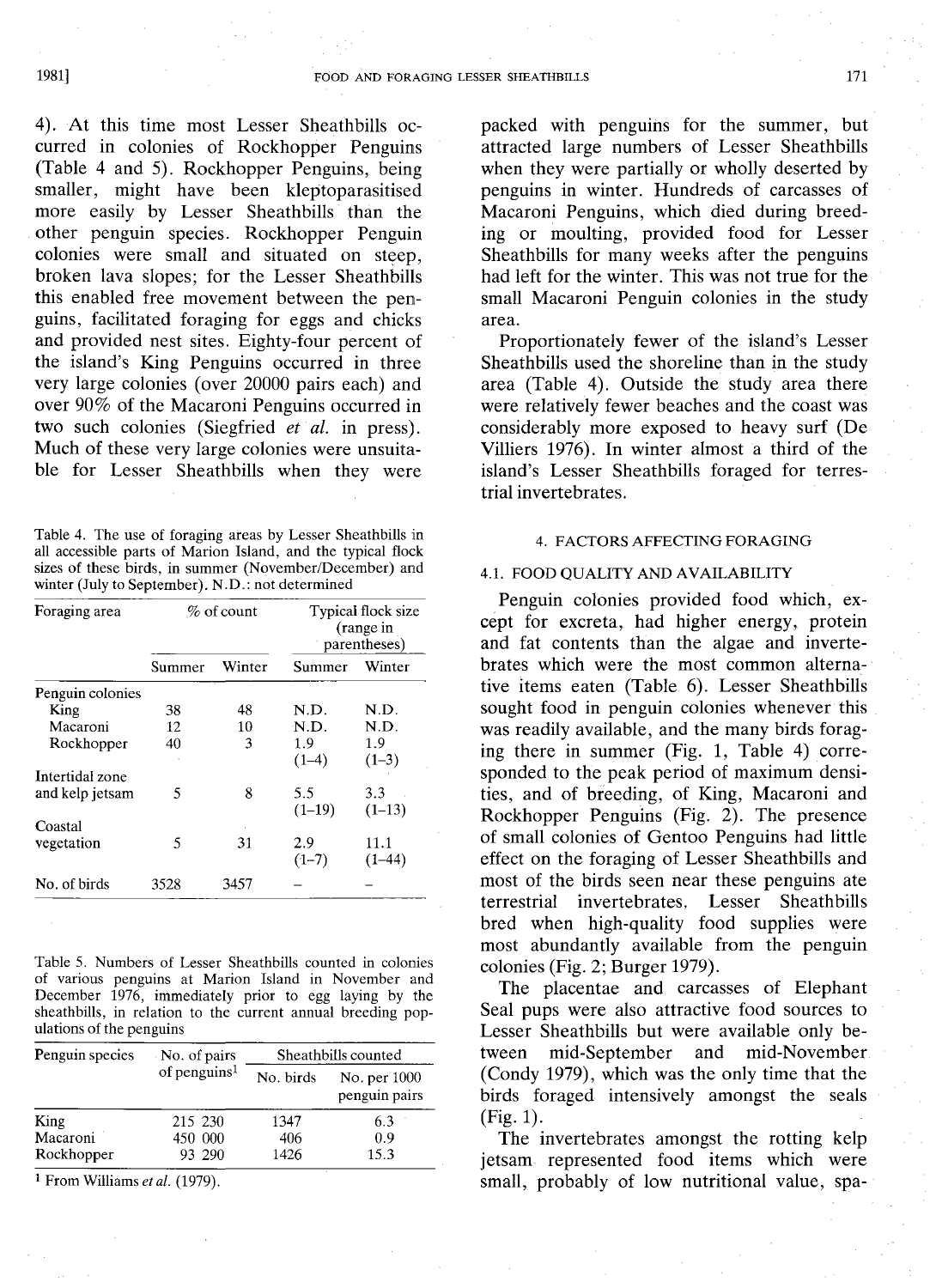# 172 FOOD AND FORAGING LESSER SHEATHBILLS [Ardea 69]

| Food type                                  | Energy $(kJ g^{-1})$                       |                | Protein     | Fat         |
|--------------------------------------------|--------------------------------------------|----------------|-------------|-------------|
|                                            | Mean                                       | No. samples    | $(\%$ mass) | $(\%$ mass) |
| From penguin colonies                      |                                            |                |             |             |
| Egg contents                               | $5.5 \pm 0.4(26 \pm 2)$                    | 18             | 10.4(50)    | 7.4(36)     |
| Carcass: skin and blubber                  | $11.6 \pm 0.4(30 \pm 1)$                   | 2              | 19.1 (49)   | 16.9(43)    |
| Carcass: meat and sinews                   | $4.9 \pm 0.1(26 \pm 1)$                    | $\overline{2}$ | 13.1(69)    | 2.9(15)     |
| Crustaceans (taken from<br>Rockhopper Pen- |                                            |                |             |             |
| guins)                                     | $6.8 \pm 0.1(25 \pm 1)$                    | 2              | 18.3(68)    | 2.8(10)     |
| Squid <sup>1</sup>                         | $4.5 \pm 0.2(20 \pm 1)$                    | 15             | no data     | no data     |
| Fish <sup>2</sup>                          | $5.5 \pm 0.3(21 \pm 1)$                    | 36             | 14.9 (58)   | 9.5(37)     |
| Excreta                                    | $2.1 \pm 0.3$ (14 $\pm$ 2)                 | 30             | 3.4(22)     | 0.5(3)      |
| Intertidal algae                           |                                            |                |             |             |
| Porphyra sp.                               | $4.1 \pm 0.3(19 \pm 1)$                    | 8              | 7.3(34)     | 0.1(0.5)    |
| Rhodymenia sp.                             | $2.6 \pm 0.1$ (18 $\pm$ 1)                 | 10             | 4.2(28)     | 0.1(0.2)    |
| Terrestrial invertebrates                  | $\pm$ 0.2 (18 $\pm$ 1)<br>3.0 <sub>1</sub> | 40             | 10.7(64)    | 1.2(7)      |

Table 6. Mean  $(\pm S.D.)$  energy, protein and fat contents of fresh and dried (in parentheses) food items available to Lesser Sheathbills at Marion Island

1 From Cooper (1979)

2 Energy contents from Griffiths (1977); water, protein and fat contents of Antarctic fish from Roschke & Schreiber (1977).





Fig. 3. The relative abundance of *Porphyra* and *Rhodymenia* algae on the intertidal boulders near Transvaal Cove (a), and the densities of amphipods *Hyale* spp. within algal carpets (b). See text for derivation of the index of algal abundance.

tially restricted to small areas and present throughout the year. The deposits of beached kelp which supported the invertebrates were produced by heavy onshore swells (over 2 m) which occurred during all months of the year

Fig. 2. Temporal availability and approximate numbers of adult penguins, eggs and chicks within the study area. The duration of the Lesser Sheathbill's breeding season (nestbuilding, laying, incubation and rearing chicks) is delineated by the vertical dashed lines.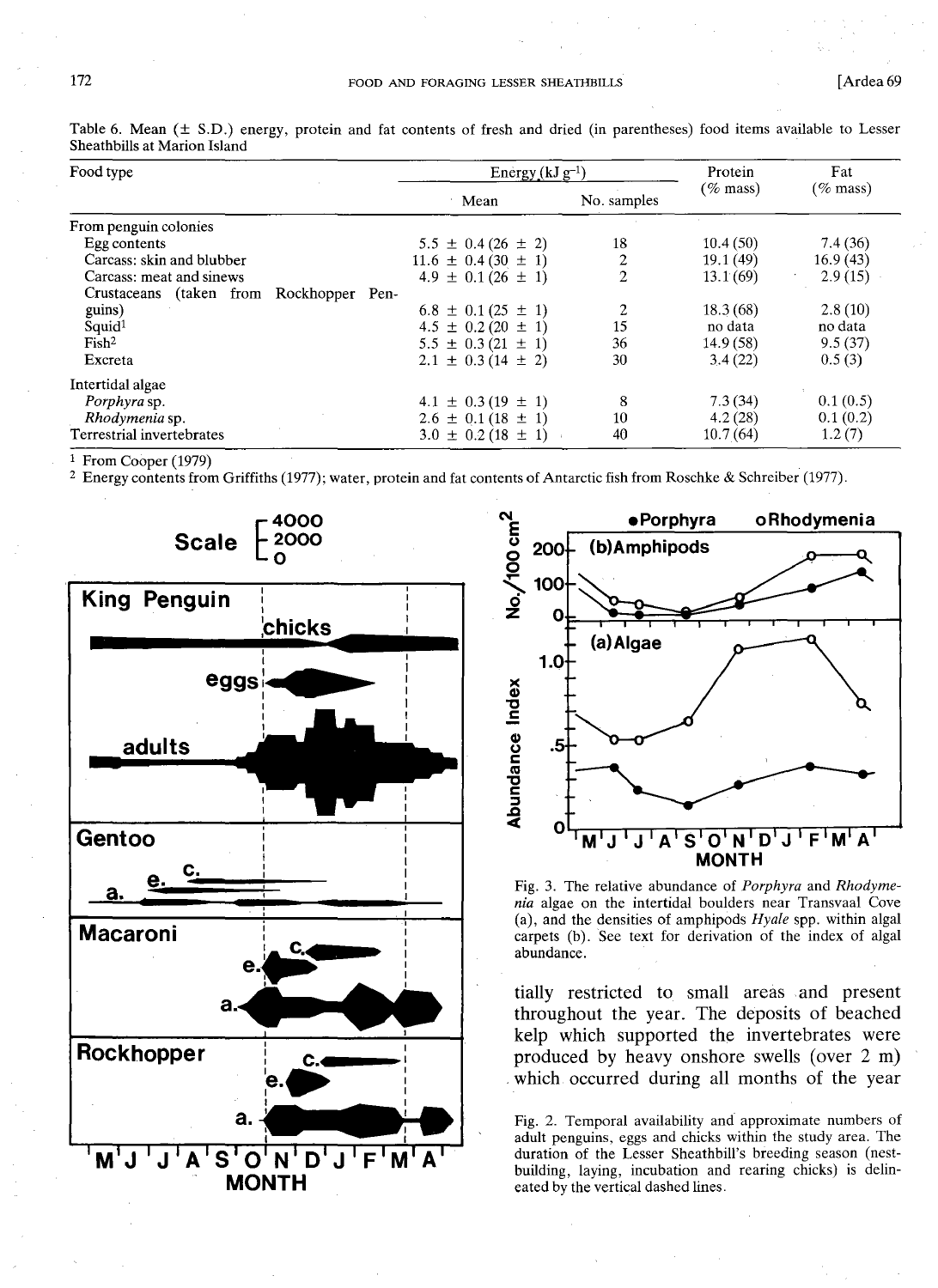

Fig. 4. Mean, S.D. and range (horizontal line, shaded bar and vertical line respectively) of the adult body masses of the predatory-scavenging birds at Marion Island, ranked from smallest to largest. The two species of Giant Petrels have been given equal rank, since their masses are not significantly different (Voisin 1976, Johnstone 1977).

(De Villiers 1976, pers. obs.). Small numbers of Lesser Sheathbills ate these invertebrates in the kelp throughout the year(Fig. 1).

*Porphyra* algae were available in the intertidal zone of the study area all year (Fig. 3), but the Lesser Sheathbills ate the algae intensively only during the winter (Fig. 1). Little was eaten in summer (November to April) when the algae and amphipods were most abundant.

The densities, biomasses and mean item masses of terrestrial invertebrates were relatively constant all year, with no marked seasonal trends (Burger in press), but the Lesser Sheathbills foraged in large numbers for this food only in winter (Fig. 1). It is clear that algae and invertebrates were important food only during the period when there was lesss food available from penguins.

# 4.2. INTERSPECIFIC COMPETITION

Penguins provided the bulk of the food taken at Marion Island by avian predators and scavengers, mainly in the form of carcasses, live birds and eggs (Williams *et al.* in press, Siegfried *et at.* in press). This food was eaten by Northern and Southern Giant Petrels *Macronectes halli* and *M. giganteus*, Sub-Antarctic Skuas, Kelp Gulls and Lesser Sheathbills. Although all these birds used alternative food resources, particularly in winter, they were

potential competitors in penguin (and seal) colonies. Feral cats *Felis catus* also ate carcasses and eggs of penguins, but in negligible amounts (Van Aarde 1977).

In guilds in which species show large overlaps in the use of habitat, differences in body size might confer differences in diets to allow coexistence in a competitive environment. This has been shown for certain birds (Storer 1966, Hespenheide 1975, Cody 1975, Diamond 1975) and rodents (Brown 1975, Withers 1979). Mac-Arthur (1972) pointed out that interspecific differences between body size of such consumers tended to be uniform on a logarythmic scale, within the guild, The five species in the predator-scavenger guild at Marion Island can be ranked into four non-overlapping.size classes which differ from each other uniformly on a logarythmic scale (Fig. 4). It is not known to what extent the size differences conferred dietary differences in this guild but the size of penguin (adult or chick) each species was able to kill appeared to correlate with predator body size. In addition, the specific sequence of feeding at large, fresh carcasses appeared to be linked to the size-related dominance of each species. Very little overt or ritualised aggression occurred at carcasses, except between the similarly sized species of Giant Petrels (Johnstone 1977, pers. obs.).

Lesser Sheathbills could not handle some of the prey or carcasses eaten by the larger predator-scavengers. They could kill only the very smallest penguin chicks and had great difficulty in ripping open the skins of large chicks, adult penguins and seals. Conversely much of the food eaten by Lesser Sheathbills such as tiny pieces of flesh picked off skeletons was too small to be profitably eaten by larger birds. The Lesser Sheathbills in fact benefited by the presence of Giant Petrels and skuas which killed large penguins and ripped open the tough skins of penguins and seals. At carcasses, Lesser Sheathbills appeared to fill a similar "bonepicking" role as the Hooded Vultures *Necrosyrtes monachus* and Egyptian Vultures *Neophron percnopterus* did in the six-species, guild of vultures in East Africa (Kruuk 1967).

The larger predator-scavenger species could not move amongst breeding penguins to search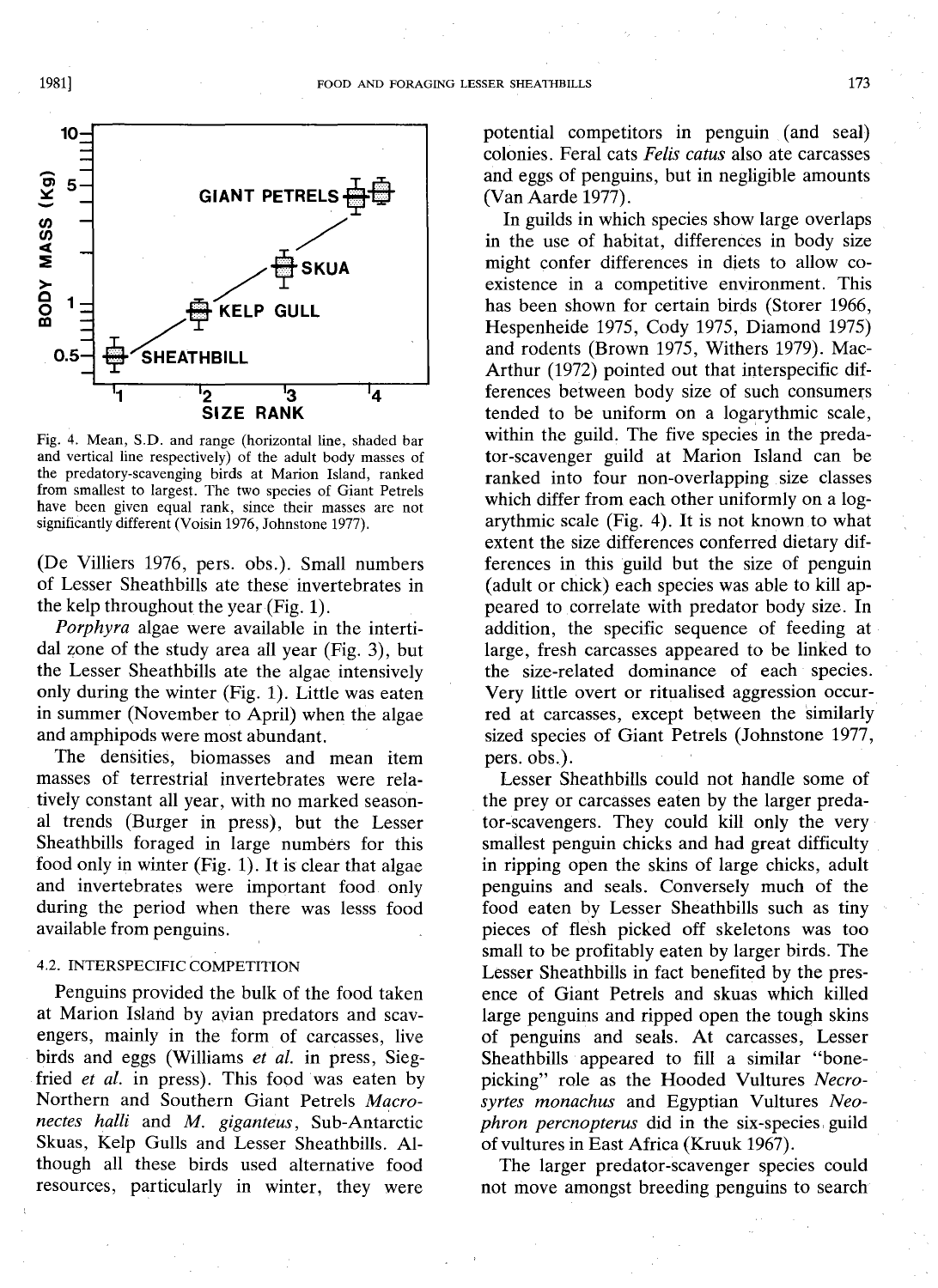for eggs, small chicks, carcasses or spilled penguin food as freely as Lesser Sheathbills. No other birds attempted to rob food from penguins feeding their chicks.

No birds, other than Lesser Sheathbills, ate intertidal algae at Marion Island. Limpets and other shore organisms were frequently eaten by Kelp Gulls which obtained most of their prey by swimming and diving in shallow subtidal water. These organisms were not, however, .important in the diet of Lesser Sheathbills.

Lesser Sheathbills, Kelp Gulls and Kerguelen Terns *Sterna virgata* ate terrestrial invertebrates. The terns seldom ate this food and numbered fewer than 150 birds at Marion Island. Kelp Gulls ate large numbers of invertebrates and might have competed for this food with Lesser Sheathbills in a few localised areas, but the gulls appeared to eat only the larger prey. Introduced House Mice *Mus musculus* also ate the terrestrial invertebrates (J. Gleeson, pers. comm.) but the amounts eaten are not yet known.

# 4.3. WEATHER AND WAVES

The climate is typical of oceanic Sub-Antarctic islands, with frequent gales (on more than 100 days per year), low temperatures (averaging 5.3 $^{\circ}$  C) and high precipitation (2600 mm annually) most of which falls as rain (Schulze 1971). Gales impeded the locomotion and feeding of Lesser Sheathbills but cold and rain appeared to have little effect. Heavy snow and frozen ground, which prevented Lesser Sheathbills from foraging for terrestrial invertebrates (Fig. 1) occurred on only 5% of days in the year on the coast. Prolonged periods of frozen ground resulted in the starvation of small numbers of Lesser Sheathbills (Burger 1979).

The tidal range at Marion Island is slight, with a spring maximum of 70 cm (De Villiers 1976). The effective intertidal zone is greatly extended by wave action so that Lesser Sheathbills could still eat algae at high tide. Onshore swells of 2 m or more, which prevented the birds from foraging in many intertidal areas (Fig. 1) occurred in the study area in every month but averaged only 10% of days in the year (unpubl. meteorological data). Big waves were considerably more frequent in other parts of the island's coast.

# 4.4. PREDATORS

Flocks of Lesser Sheathbills foraging further than 20 m from the shore almost invariably took flight towards the shore at the approach of a Sub-Antarctic Skua, even though the skuas seldom killed Lesser Sheathbills (Burger 1979). There was a significant inverse correlation between the mean distance from the shore that Lesser Sheathbills foraged for terrestrial invertebrates and the numbers of skuas present  $(r = -0.57, P < 0.01)$ ; when the skuas left the island for the winter the Lesser Sheathbills ventured further inland (Fig. 5). Lesser Sheathbills foraging on the shore or in penguin colonies kept a safe distance (a few metres) from skuas and giant petrels but the presence of these predators did not otherwise affect their foraging.



Fig. 5. Variations in the numbers of Sub-Antarctic skuas and the mean  $(\pm S.D.)$  distance from the shore of Lesser Sheathbills foraging for terrestrial invertebrates in the study area in  $1976-1977$ . A day of heavy snow cover which prevented foraging by sheathbills in many areas is shown with an S.

## 5. FLOCK SIZE OF FORAGING BIRDS

Territories were maintained only by pairs of adult Lesser Sheathbills and only within penguin colonies. Breeding birds and their chicks derived virtually all their food from within their territories and nests were always within or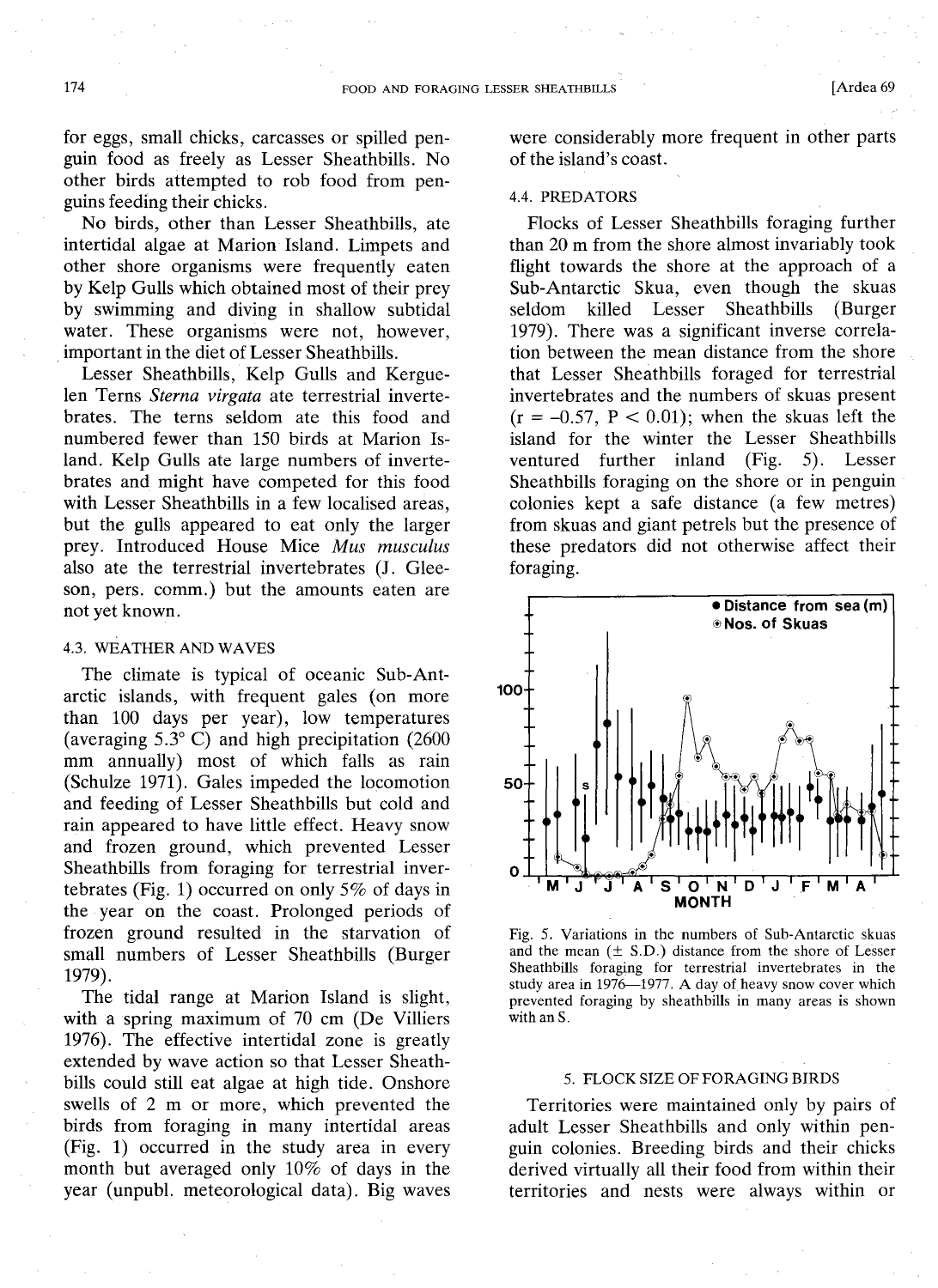adjacent to penguin colonies (Burger 1979). The large aggregations of Lesser Sheathbills at King Penguin colonies (Fig. 6) also included non-territorial adults and immatures, which foraged solitarily in the undefended portions of the colonies and by intruding into territories. At the very large King and Macaroni Penguin colonies outside the study area, day-roosts of up to 300 non-territorial Lesser Sheathbills were seen. Groups of Lesser Sheathbills within Rockhopper Penguin colonies and the small Macaroni Penguin colonies in the study area remained small all year (Fig. 6, Table 4). In summer these colonies were almost exclusively occupied by territorial. pairs and in winter very few Lesser Sheathbills foraged there (Fig. 1).

Most Lesser Sheathbills foraging on the intertidal zone or amongst kelp jetsam were solitary or in small flocks and the typical flock size for these habitats averaged three birds within the study area (Fig.  $6$ ) and was  $3-6$  birds



Fig. 6. Typical flock sizes of Lesser Sheathbills foraging in penguin colonies, the shoreline (including the intertidal zone and kelp jetsam, but excluding the beaches of the King Penguin colonies) and the coastal vegetated areas. Note that the ordinate of the data from King Penguin colonies is double that of the other data.

on the island as a whole (Table 4). Foraging flocks remained small even when large numbers of birds were using these habitats in winter (Fig. 1, Table 4). The flocks occurring on the vegetated coastal plain in winter were considerably larger (Fig. 6, Table 4) and a maximum flock of 80 birds was recorded there. The small numbers of Lesser Sheathbills foraging on the coastal plain in the summer precluded the formation of large flocks at that time.

# 6. DISCUSSION

### 6.1. THE BROAD TROPHIC NICHE

Lesser Sheathbills regularly ate portions of all food resources exploitable by land birds at Marion Island, with the exception of certain algae species, terrestrial plants, seeds and micro-invertebrates. Sheathbills of both species appear to have similarly broad diets at other locations (Table 7), although the data are scanty. Birds on species-poor islands generally have broad trophic niches, particularly with regard to the use of habitats (MacArthur *et at.* 1966, MacArthur & Wilson 1967, Diamond 1970, Morse 1971) but Sub-Antarctic or Antarctic Islands have not been studied in this respect (Abbot 1974). There are three major factors' which make a broad trophic niche adaptive to Lesser Sheathbills at Marion Island.

*Seasonality of the preferred food.* Great seasonal fluctuation in food supply favours phenotypes with broad ecological niches and morphologies which allow them to exploit one set of resources in one season and another at a different time (Cody 1974).

According to Cody (1974) a species should concentrate on that part of the resource span which has a mean level of high predictability, within a certain period, and ignore other neighbouring resources at that time. These generalisations appear to apply to Lesser Sheathbills at Marion Island. Penguins supplied large amounts of food which was spatially concentrated, predictable and had high energy, protein and fat contents. When penguins were occupying their colonies, Lesser Sheathbills usually foraged there and tended to ignore other resources. The Lesser Sheathbills could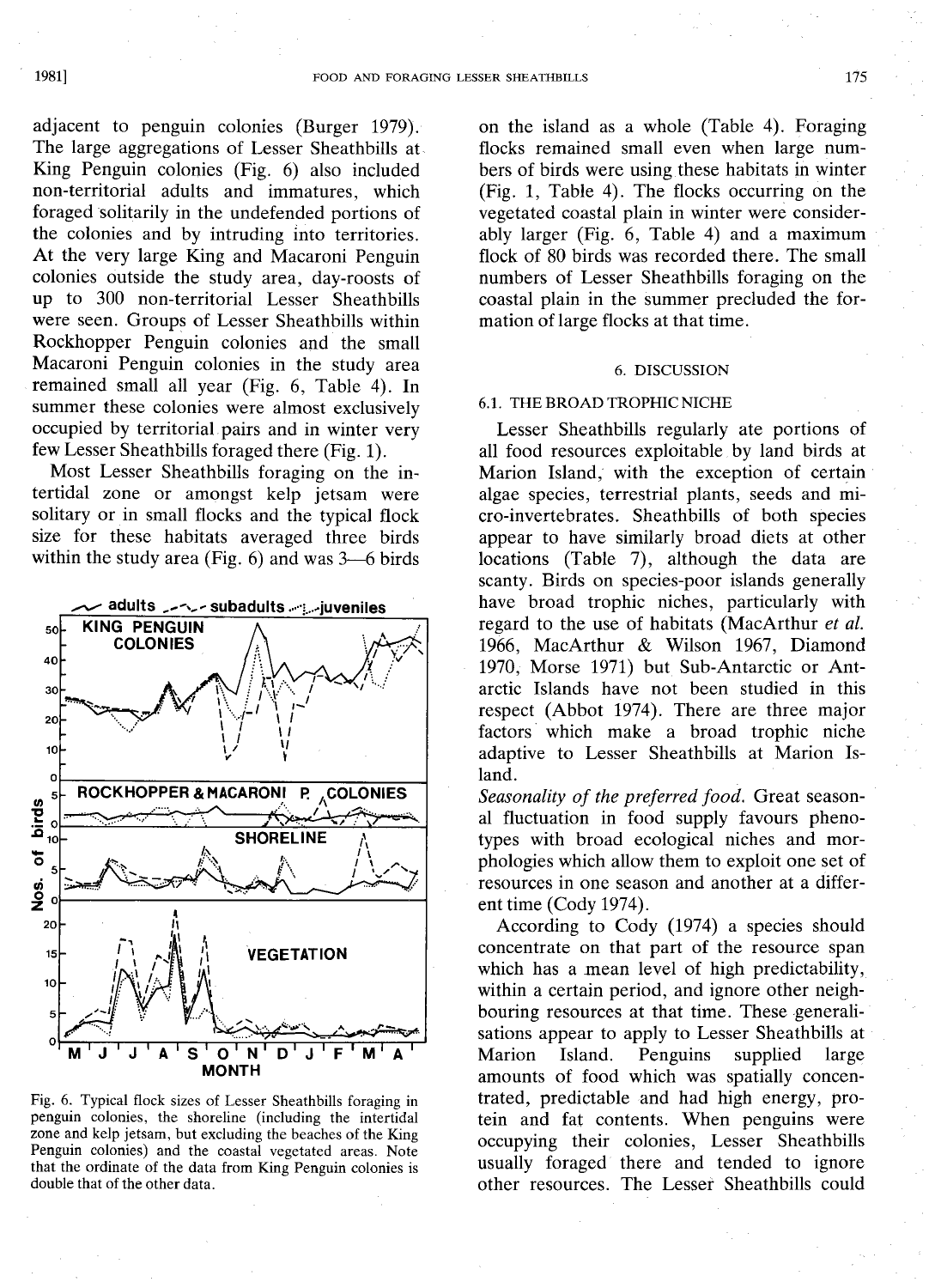| Food items                     | Chionis minor    |                         |                     |                 |                         | Chionis alba        |
|--------------------------------|------------------|-------------------------|---------------------|-----------------|-------------------------|---------------------|
|                                | Marion<br>Island | Crozet<br>Islands       | Kerguelen<br>Island | Heard<br>Island | South Orkney<br>Islands | Falkland<br>Islands |
| Kleptoparasitised seafood      |                  |                         |                     |                 |                         |                     |
| From penguins                  | 1                | 3                       | 8                   | 9, 10           | 12                      | 14                  |
| From other birds               | 1(a)             | 2(a)                    |                     |                 |                         | 14(a)               |
| Eggs                           |                  |                         |                     |                 |                         |                     |
| Penguins                       | $\mathbf{1}$     | 2, 3                    | 4, 5, 6             | 10, 11          | 12, 13                  | 14,15               |
| Other birds                    | 1(c)             | 2(ac)                   | 5&6(c), 8           |                 | 13(c)                   | 14&15(c)            |
| Small chicks                   |                  |                         |                     |                 |                         |                     |
| Penguins                       | $\mathbf{1}$     | 3,4                     | 4                   | 10              | 12                      |                     |
| Carcasses                      |                  |                         |                     |                 |                         |                     |
| Penguins                       | 1                | 2, 3, 4                 | 4, 5                | 10              | 12, 13                  | 15                  |
| Other birds                    | 1                | 2, 4                    | 4, 5                |                 | 12                      | 15                  |
| Seals                          |                  |                         | 4,5                 | 10              |                         | 15                  |
| Whales                         |                  |                         |                     |                 |                         |                     |
| Seal placentae, blood & wounds |                  | $\frac{2}{2}$ , 4<br>2  | 11                  | 12, 13          |                         |                     |
| Seal milk                      | 1                | ,4                      | 4                   | 11              |                         |                     |
| Excreta                        |                  |                         |                     |                 |                         |                     |
| Penguins                       | 1                | 2, 3                    |                     | 10, 11          | 12                      | 15                  |
| Other birds                    | 1                |                         |                     |                 |                         | 15                  |
| <b>Seals</b>                   | $\mathbf{1}$     | $\overline{\mathbf{c}}$ |                     | .10, 11         | 12, 13                  | 14, 15              |
| Unspecified                    |                  | $\overline{\mathbf{4}}$ | 4                   |                 |                         |                     |
| Terrestrial invertebrates      | 1                | 2,4                     | 4                   | 10              |                         |                     |
| Kelp flies, larvae & pupae     | 1                | 2,4                     | 4                   | 10              |                         |                     |
| Intertidal organisms           |                  |                         |                     |                 |                         |                     |
| Algae                          | 1                | 2, 4                    | 5, 6, 7             | 10              | 12                      |                     |
| Mulluscs and crustaceans       | $\mathbf{1}$     | 2,4                     | 4, 5, 6             | 10              | 12                      | 15                  |
| Human kitchen refuse           | $\mathbf{1}$     | 2,4                     | 4,5                 | 10              | 12                      |                     |

Table 7. A summary of the food eaten by *Chionis minor* and C. *alba* at six localities. The numbers refer to the references given below and the letters in parentheses (a or c) refer to albatrosses or cormorants respectively

References: 1 (this study); 2 (J.-F. Voisin, *in. /itt.* 1978); 3 (Barrat 1976); 4 (Prevost & Mougin 1970); 5 (Paulian 1953); 6 (Sharpe (Kidder 1875); 8 (Hall 1900); 9 (M. C. Downes *in /itt.* 1980); 10 (Ealey 1954 a, b); 11 (Downes *et al.* 1959); 12 (Jones 1963); E Clark 1906); 14 (Woods 1975); 15 (Cobb 1933).

not, however, specialise on any of the food items produced by penguins, since all were available in large quantities for only a fraction of the year. The birds were forced to be generalists within the penguin colonies. When the majority of the penguin colonies were deserted by penguins, the Lesser Sheathbills turned to resources in other habitats which required modification of feeding methods. These alternative resources (terrestrial, intertidal and shoreline invertebrates and algae) had less seasonality in availability than the food associated with penguins but the Lesser Sheathbills ate them only as a second choice.

Relative to most waders and plovers (Burton 1974) sheathbills do not appear to have morphologies which are specialised for any particular feeding method, although no study of the functional aspects of their anatomies has been attempted.

Low levels of interspecific competition. Small isolated islands usually have relatively few species due to problems of immigration and colonisation (MacArthur & Wilson 1967). As a result, island birds frequently have relatively broad foraging niches in response to low levels of interspecific competition for certain available resources (MacArthur & Wilson 1967, Diamond 1970, 1975, Lack 1976). Lesser Sheathbills at Marion Island appear to exploit many food resources without encountering significant interspecific competition. Only in penguin colonies did these birds encounter potentially high levels of interspecific competition. Even here, however, the exploitation of resources was probably mediated by the size differences between the members of the predator-scavenger guild. The Lesser Sheathbills' resource spectrum was as much restricted by their small body size, and thus the size of items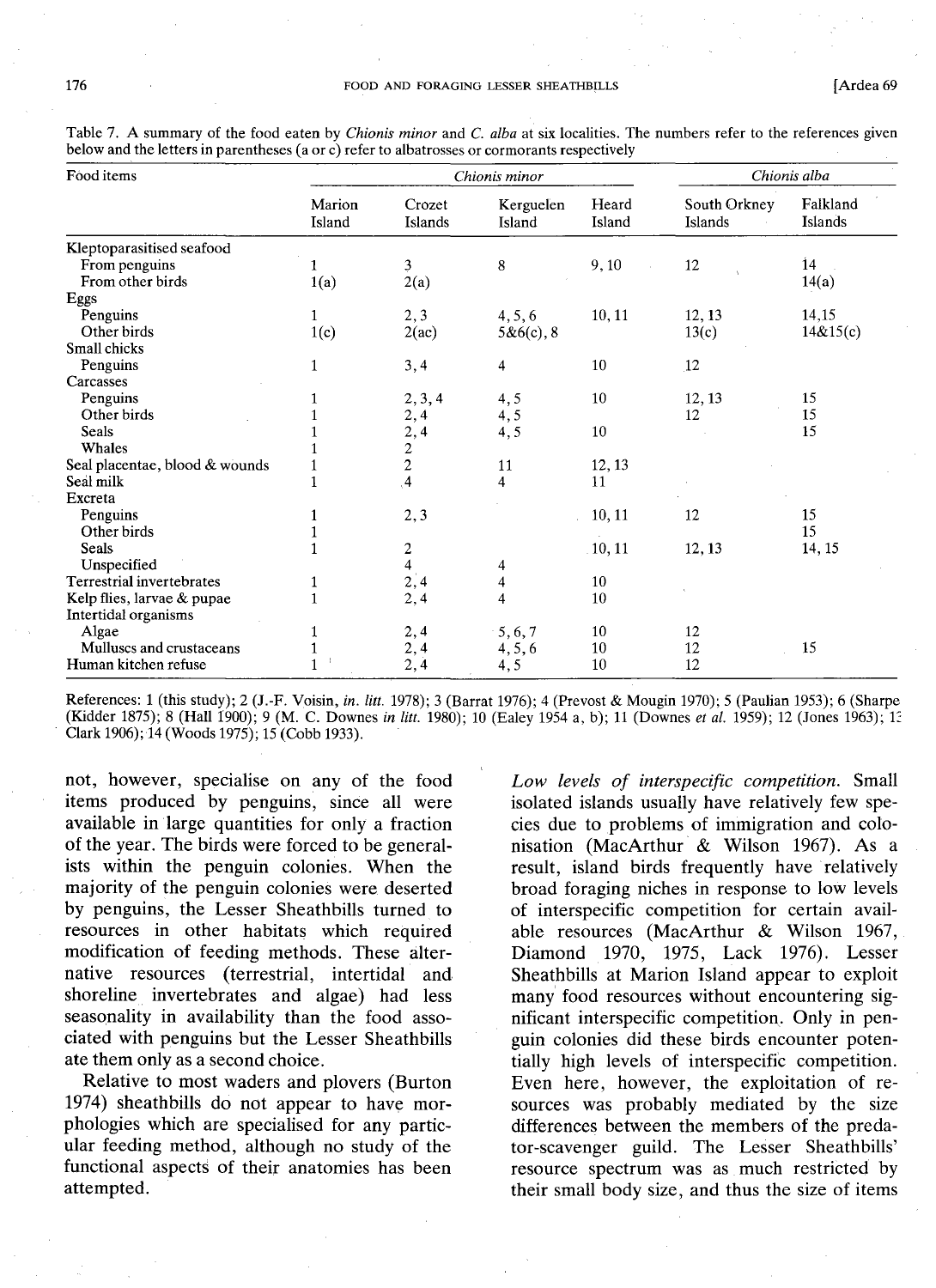they could handle or kill, as by direct or diffuse interspecific competition. The predator-scavenger guild appeared to form a closed set, from which immigrants using the same resources might be excluded by diffuse competition (Diamond 1975).

*Short-term weather variation.* Weather can directly affect the availability of food resources, apart from indirectly affecting the seasonality and predictability of the resources (Cody 1974). This was certainly true in winter at Marion Island. Heavy snow or frozen ground and heavy onshore storm waves reduced the availability to Lesser Sheathbills of terrestrial invertebrates and intertidal organisms, but the birds were usually able to turn to other resources in these circumstances.

At islands with colder climates than Marion Island, continuous snow cover and frozen seas make terrestrial and intertidal food resources unavailable in winter and many sheathbills at these islands are forced to migrate northwards once the penguins and seals depart (Murphy 1936, Jones 1963). The combination of extreme isolation, precluding regular migration, and severe winters is probably the reason why no sheathbills occur on Bouvetøya which lies midway between the present ranges of *Chionis alba* and *Chionis minor* (Watson 1975).

## 6.2. SOCIAL ADAPTATIONS FOR EXPLOITING FOOD RESOURCES

Lesser Sheathbills foraged in territories, in flocks and solitarily. These variations in social behaviour appeared to be adaptations for exploiting food resources which had different qualities, spatial and temporal distributions and defendability.

Food available in penguin colonies had high energy, protein and fat contents, was spatially and temporally concentrated and was fairly predictable in supply. These are all characteristics which favour territoriality in birds competing for food resources (Brown 1964, Brown & Orians 1970, Davies 1978). Territorial behaviour was dependent on continued supply of food while penguins were present; Lesser Sheathbills abandoned territories in colonies of Macaroni and Rockhopper Penguins, when these penguins left the island for the winter

(Burger 1980b). These Lesser Sheathbills then foraged solitarily or in flocks in other areas. Similar shifts from territorial behaviour to flocking in response to changes in food availability have been described for other bird species (Crook 1965, Zahavi 1971, Davies 1976).

Lesser Sheathbills feeding on terrestrial invertebrates on the coastal plain usually foraged in flocks. They were exploiting resources which were individually small objects, spatially scattered and patchy and which were either fossorial or cryptic (Burger in press). Sampling of areas was needed to find profitable patches. The predation risk to the Lesser Sheathbills in these areas was greater than elsewhere. Flocking has been shown to be adaptive in birds for locating and exploiting patchy food supplies (Cody 1971, Ward & Zahavi 1973, Krebs 1974), or for reducing predation risk (reviewed by Bertram 1978) or perhaps in attaining both these benefits (Kenward 1978, Rubenstein 1978). Flocking in Lesser Sheathbills is probably an adaptive response to improve food finding and also as an anti-predator measure, as discussed elsewhere.

On the intertidal and kelp jetsam zones, Lesser Sheathbills foraged solitarily or in twos and threes. The food taken here was specially scattered in a linear fashion, of medium to poor quality, occurred in predictable places and could support few birds per unit area. Predation risk was small. The resources were not suitable to support spatially restricted territorial birds. Food intake was limited by handling and digestion time (particularly when eating algae) but not search time. The advantages of flock-foraging did not therefore apply, either with regard to locating or exploiting food or avoiding predation.

## 6.3. THE IMPORTANCE OF PENGUINS TO SHEATHBILLS

Lesser Sheathbills at Marion Island, and sheathbills of both species at other localities bred only when they had access to food from penguins, or rarely cormorants (Burger 1979). The seasonal changes in foraging habits of Lesser Sheathbills at Marion Island were largely dictated by the availability of food from penguin colonies, and this is likely to be true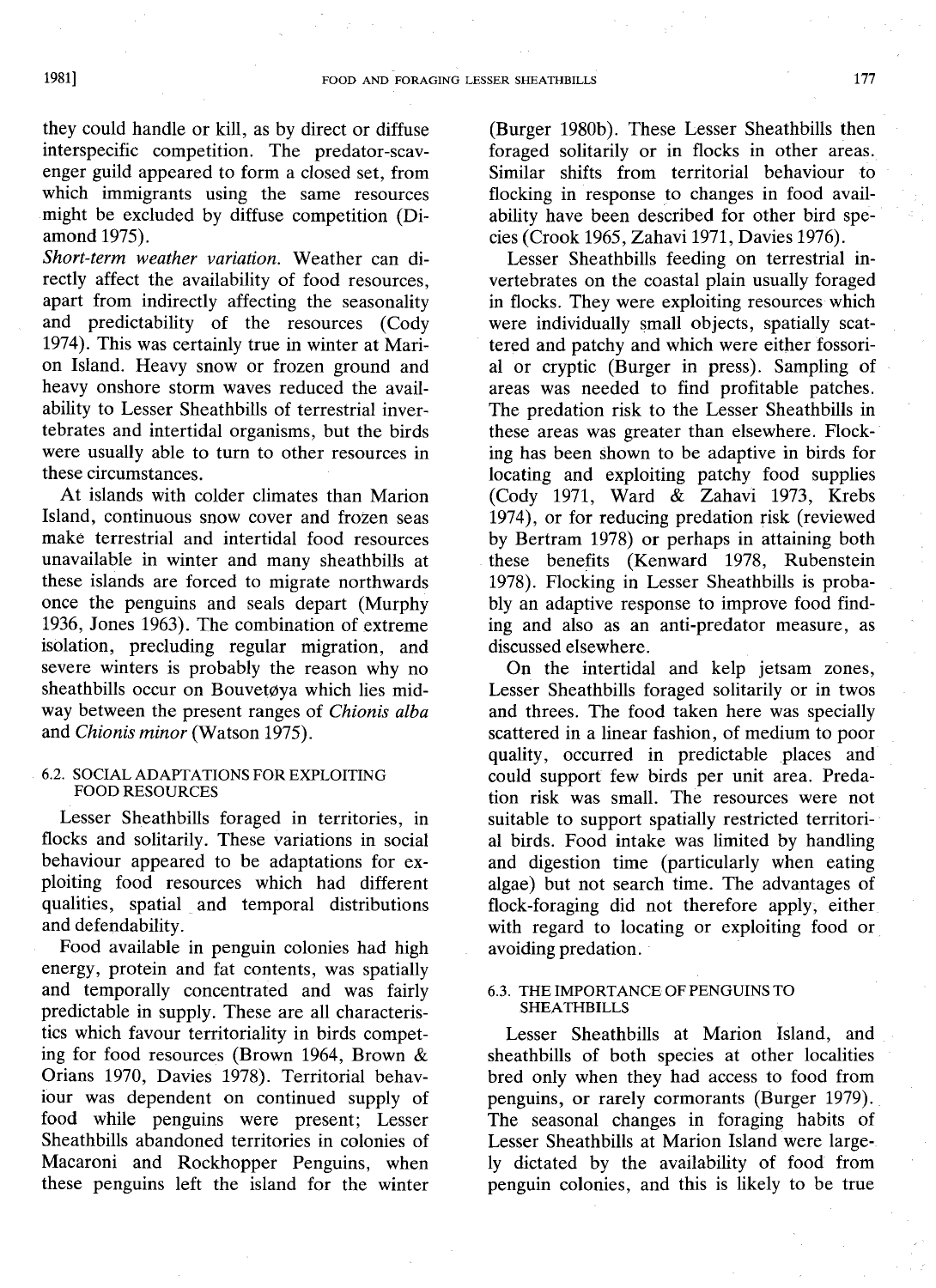elsewhere. One can only speculate on whether the close association between sheathbills and penguins arose prior to the sheathbills' colonisation of the Antarctic and Sub-Antarctic or afterwards. Whatever the case, it is clear that this close association, coupled with the sheathbills' abilities to switch to other resources when necessary, has been fundamental to their success as land-based birds on very inhospitable islands.

#### 7. ACKNOWLEDGEMENTS

I thank Valerie Burger for translations and for extracting data from field notes, A. Berruti, Prof. W. R. Siegfried and A. J. Williams for criticism of earlier drafts and M. C. Downes and J. P. Voisin for providing unpublished information from Heard Island and Iles Crozet. The logistic and financial support of the South African Scientific Committee for Antarctic Research, the South African Department of Transport and the University of Cape Town is gratefully acknowledged.

### 8. SUMMARY

Lesser Sheathbills *Chionis minor* were the only birds at Marion Island, in the Sub-Antarctic, entirely restricted to land-based food. At penguin colonies the sheathbills fed on carcasses, eggs, small chicks, excreta and seafood klepto- . parasitised from the penguins. At seal colonies they commonly ate carcasses, placentae and blood. In the intertidal zone the sheathbills took algae *(Porphyra* sp.), amphipods, limpets and other invertebrates, and from kelp jetsam on beaches they took kelp flies and oligochaetes. On the vegetated coastal plain they ate invertebrates, mainly earthworms and insects. Seasonal changes in the foraging habits were dictated by the availability of food from penguins, which provided concentrations of food with high energy, protein and fat contents. Predatory skuas *Catharacta skua lonnbergi* affected the foraging of Lesser Sheathbills on the coastal plain. The foraging habits of adult, subadult and juvenile Lesser Sheathbills were broadly similar but adults fed more commonly in penguin colonies. Three factors which favoured a broad trophic niche in Lesser Sheathbills were: seasonal fluctuations in availability of preferred food from penguin colonies; the paucity of interspecific competition; and short-term weather variations, particularly snow and heavy waves. Co-existence between Lesser Sheathbills and the other four species of predator-scavenger birds at Marion Island was probably facilitated by differences in specific body masses. Lesser Sheathbills foraged in territories, in flocks and solitarily; each social arrangement appeared to be adapted to the nature of the food resource being exploited. The close association with penguins is fundamental to the success of sheathbills as land-based birds on inhospitable islands.

### 9. REFERENCES

Abbott, 1. 1974. Numbers of plant, insect and land bird species dn nineteen remote islands in the southern hemisphere. Linn. Bild. Soc. Lond. J. 6: 143-152.

- Barrat, A. 1976. Quelques aspects de la biologie et de l'ecologie du Manchot royal *(Aptenodytes patago*nicus) des îles Crozet. Com. Nat. Fr. Rech. Antarctiques 40: 9-52.
- Bertram, B. C. R. 1978. Living in groups: predators and prey. In: J. R. Krebs & N. B. Davies (eds.). Behavioural ecology: an evolutionary approach. Blackwell, Oxford.
- Brown, J. H. 1975. Geographical ecology of desert rodents. In: M. L. Cody & J. M. Diamond (eds.). Ecology and evolution of communities. Belknap Press of Harvard University Press, Cambridge, Mass.
- Brown, J. L. 1964. The evolution of diversity in avian territorial systems. Wilson Bull. 76: 160-169.
- Brown, J. L. & G. H. Orians. 1970. Spacing patterns in mobile animals. Ann. Rev. Ecol. Syst. 1: 239-262.
- Burger, A. E. 1979. Breeding biology, moult and survival of Lesser Sheathbills *Chionis minor* at Marion Island. Ardea 67: 1-14.
- Burger, A. E. 1980a. Sexual size dimorphism and aging. Ostrich 51: 39-43.
- Burger, A. E. 1980b. An analysis of the displays of Lesser Sheathbills *Chionis minor.* Z. Tierpsychol. 52: 381-396.
- Burger, A. E. (in press). Terrestrial invertebrates: a food resource for birds at Marion Island. S. Afr. J. Antarct. Res. 8.
- Burger, A. E., A. J. Williams & J. C. Sinclair. 1980. 'Vagrants and the paucity of land bird species at the Prince Edward Islands. J. Biog. 7: 305-310.
- Burton, P. J. K. 1974. Feeding and the feeding apparatus in waders. British Mus. Nat. Hist., London.
- Cobb, A. F. 1933. Birds of the Falklands. H. F. & G. Witherby, London.
- Cody, M. L. 1971. Finch flocks in the Mojave desert. Theor. Pop. Biol. 2: 142-148.
- Cody, M. L. 1974. Competition and the structure of bird communities. Princeton Univ. Press, Princeton.
- Cody, M. L. 1975. Towards a theory of continental species diversities: bird distribution over Mediterranean habitat gradients. In: M. L. Cody & J. M. Diamond (eds.). Ecology and evolution of communities. Belknap Press of Harvard Univ. Press, Cambridge, Mass.
- Condy, P. R. 1979. Annual cycle of the southern Elephant Seal *Mirounga leonina* (Linn.) at Marion Island. S. Afr. J. Zool. 14: 95-102.
- Cooper, J. 1979. Length-mass relationships, water content and energy values for two species of squid, *Loligo reynaudi* and *Todaropsis eblanae,* off south-western Cape. Fish. Bull. S. Afr. 11: 43--45.
- Crook, J. H. 1965. The adaptive significance of avian social organisation. Symp. ZooI. Soc. Lond. 14: 181- 218.
- Davies, N. B. 1976. Food, flocking and territorial behaviour of the Pied Wagtail *(Motacilla alba yarrelli)* in winter. J. Anim. Ecol. 45: 235-254.
- Davies, N. B. 1978. Ecological questions about territorial behaviour. In: J. R. Krebs & N. B. Davies (eds.). Behavioural ecology: an evolutionary approach. Blackwell, Oxford.
- De Villiers, A. F. 1976. Littoral ecology of Marion and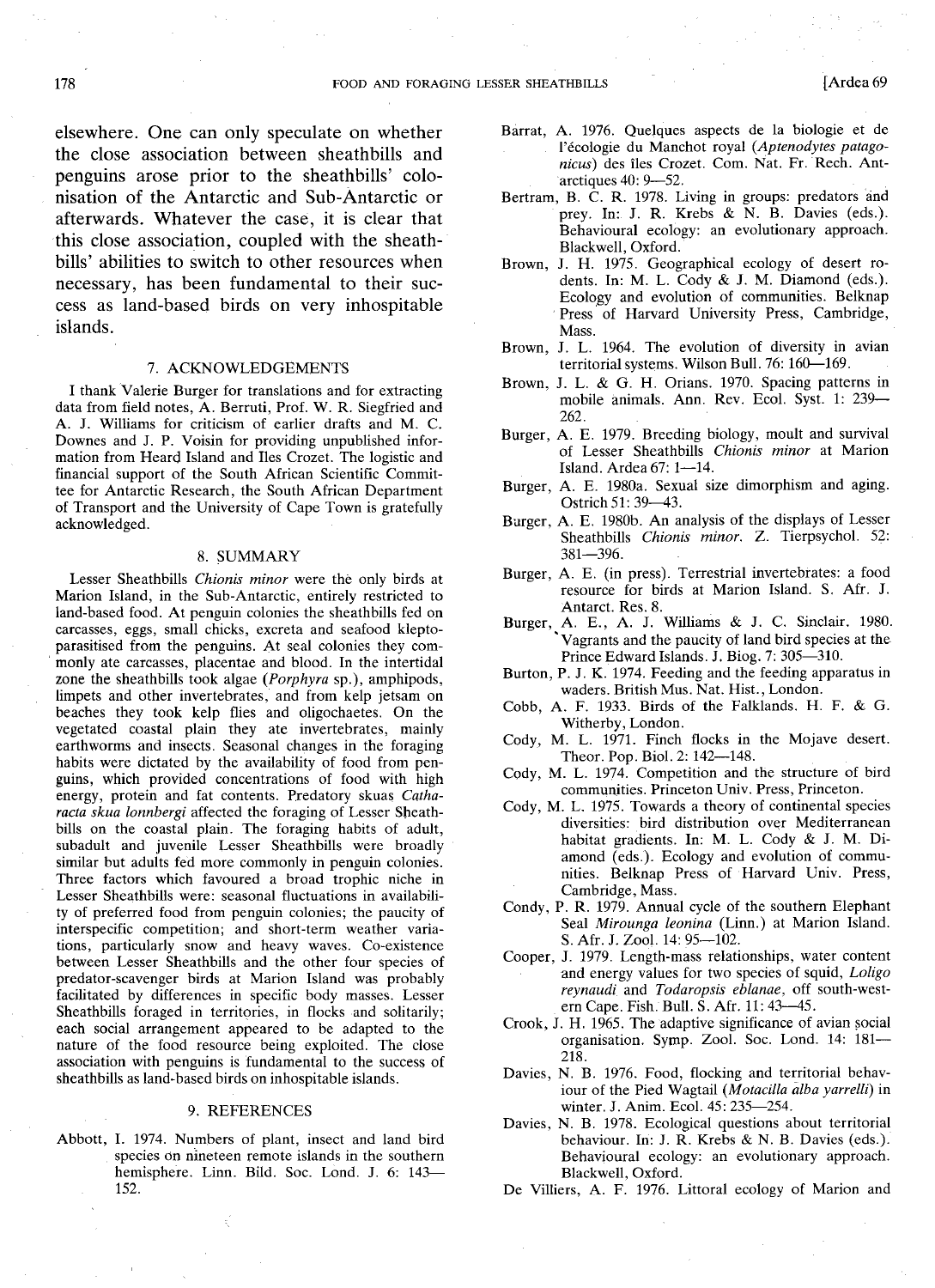Prince Edward Island (Southern Ocean). S. Afr. J. Antarct. Res. Suppl. 1: 1-40.

- Diamond, J. M. 1970. Ecological consequences of island colonisation by South Pacific birds, I. Types of niche shifts. Proc. Nat. Acad. Sci. 67: 529-536.
- Diamond, J. M. 1975. Assembly of species communities. In: M. L. Cody & J. M. Diamond (eds.). Ecology and evolution of communities. Belknap Press of Harvard Univ. Press, Cambridge, Mass.'
- Downes, M. C., E. H. M. Ealey, A. M. Gwynn & P. S. Young. 1959. The birds of Heard Island. Austr. Nat. Antarct. Res. Exp. Rep. Ser. B., 1: 1-135.
- Eagle-Clark, W. 1906. Ornithological results of the Scottish National Antarctic Expedition. **II.** On the birds of the South Orkney Islands. Ibis, Ser. 8., 6:  $145 - 187$ .
- Ealey, E. H. M. 1954a. Ecological notes on the birds of Heard Island. Emu 54: 91-112.
- Ealey, E. H. M. 1954b. Analysis of stomach contents of some Heard Island birds. Emu 54: 204-210.
- Griffiths, D. 1977. Calorific variation in Crustacea and other animals. J. Anim. Ecol. 46: 593-605.
- Hall, R. 1900. Field notes on the birds of Kerguelen Island. Ibis Ser. 7 (6): 1-34.
- Hespenheide, H. A. 1975. Prey characteristics and predator niche width. In: M. L. Cody & J. M. Diamond (eds.). Ecology and evolution of communities. Belknap Press of Harvard Univ. Press, Cambridge, Mass.
- Jarman, P. J. 1974. The social organisation of antelope in relation to their ecology. Behaviour 48: 215-267.
- Johnstone, G. W. 1977. Comparative feeding ecology of the Giant Petrels *Macronectes giganteus* (Gmelin) and *M. halli* (Mathews) Proc. 3rd SCAR Symp. on Antarct. Biol., Smithsonian Instit.: 647-668.
- Jones, N. V. 1963. The Sheathbill, *Chionis alba* (Gmelin) at Signy Island, South Orkney Islands. Brit. Antarct. Surv. Bull. 2: 53-71.
- Kenward, R. E. 1978. Hawks and doves: attack success and selection in Goshawk flights at Woodpigeons. J. Anim. Ecol. 47: 449-460.
- Kidder, J. H. 1875. Contributions to the Natural History of Kerguelen Island. I. Ornithology. Bull. U.S. Nat. Mus. 2: 1-51.
- Krebs, J. R. 1974. Colonial nesting and social feeding as strategies for exploiting food resources in the Great Blue Heron *(Ardea herodias).* Behaviour 51: 99-134.
- Kruuk, H. 1967. Competition for food between vultures in East Africa. Ardea 55: 171-193.
- Lack, D. 1976. Island biology, illustrated by the land birds of Jamaica. Blackwell, Oxford.
- MacArthur, R. H. 1972. Geographical ecology; Harper & Row, New York.
- MacArthur, R. H., H. Recher & M. L. Cody. 1966. On the relation between habitat selection and species diversity. Amer. Nat. 100: 319-332.
- MacArthur, R. H. & E. O. Wilson. 1967. The theory of island biogeography. Princeton Univ. Press, Princeton.
- Morse, D. H. 1971. The foraging of warblers isolated on small islands. Ecology 52: 216-228.
- Murphy, R. C. 1936. Oceanic birds of South America, Vol. 2. MacMillan, New York.
- Paulian, P. 1953. Pinnepedes, Cétacés, Oiseaux des Iles Kerguelen et Amsterdam, Mission Kerguelen 1951. Mem. Inst. Sci. Madag. A, 8: 111-234.
- Prevost, J. & J. L. Mougin. 1970. Guide des Oiseaux et Mammiferes des Terres Australes et Antarctique Françaises. Delachaux et Niestlè S.A., Neuchatel Switz.
- Rubenstein, D. I. 1978. On predation, competition and the advantages of group living. In: P. P. G. Bateson & P. H. Klopfer (eds.). Perspectives in ethology; Vol. 3. Plenum Press, New York.
- Roschke, N. & W. Schreiber. 1977. Analytik von Krill, Krillprodukten en antarktischen Fischen. Arch. Fisch Wiss. 28: 135-141.
- Schulze, B. R. 1971. The climate of Marion Island. In: E. M. van Zinderen Bakker, J. M. Winterbottom & R. A. Dyer (eds.). Marion and Prince Edward Islands. Balkema, Cape Town.
- Sharpe, R. B. 1879. An account of the petrological, botanical and zoological collections made in Kerguelen's Land and Rodriguez. Birds. Phil. Trans. Roy. Soc., Lond. 168: 101-162.
- Siegfried, W. R., A. J. Williams, A. E. Burger & A. Berruti. (in press). Mineral and energy contributions of eggs of selected species of seabirds to the Marion Island ecosystem. S. Afr. J. Antarct. Res. 8.
- Storer, R. W. 1966. Sexual dimorphism and food habits in three North American accipiters. Auk 83: 423- 436.
- Van Aarde, R. J. 1977. Voeding, habitatsvoorkeur en voortplanting van die wildehuiskat *(Felis catus* Linaeus, 1758) op Marion-eiland. Unpubl. M.Sc. Thesis, Univ. of Pretoria.
- Van Zinderen Bakker, E. M. 1971. Introduction. In: E. M. van Zinderen Bakker, J. M. Winterbottom & R. A. Dyer (eds.). Marion and Prince Edward Islands. Balkema, Cape Town.
- Voisin, J. -F. 1976. Observations sur les Petrels geants de l'Ile aux Cochons (Archipel Crozet). Alauda 44: 411-429.
- Ward, P. & A. Zahavi. 1973. The importance of certain assemblages of birds as "information centres" for food-finding. Ibis 115: 517-534.
- Watson, G. E. 1975. Birds of the Antarctic and Sub-Antarctic. American Geophysical Union, Washington, D.C.
- Williams, A. J., A. E. Burger & A. Berruti. (in press). Mineral and energy contributions of carcasses of selected species of seabirds to the Marion Island ecosystem. S. Afr. J. Antarct. Res. 8.
- Williams, A. J., W. R. Siegfried, A. E. Burger & A. Berruti. 1979. The Prince Edward Islands: a sanctuary for seabirds in the southern ocean. BioI. Cons. 15: 59-71.
- Withers, P. C. 1979. Ecology of a small mammal community on a rocky outcrop of the Namib Desert. Madoqua 11: 229-246.
- Woods, R. W. 1975. The birds of the Falkland Islands. Anthony Nelson, Oswestry, Shropshire.
- Zahavi, A. 1971. The social behaviour of the White Wagtail *Motacilla alba alba,* wintering in Israel. Ibis 113: 203-211.